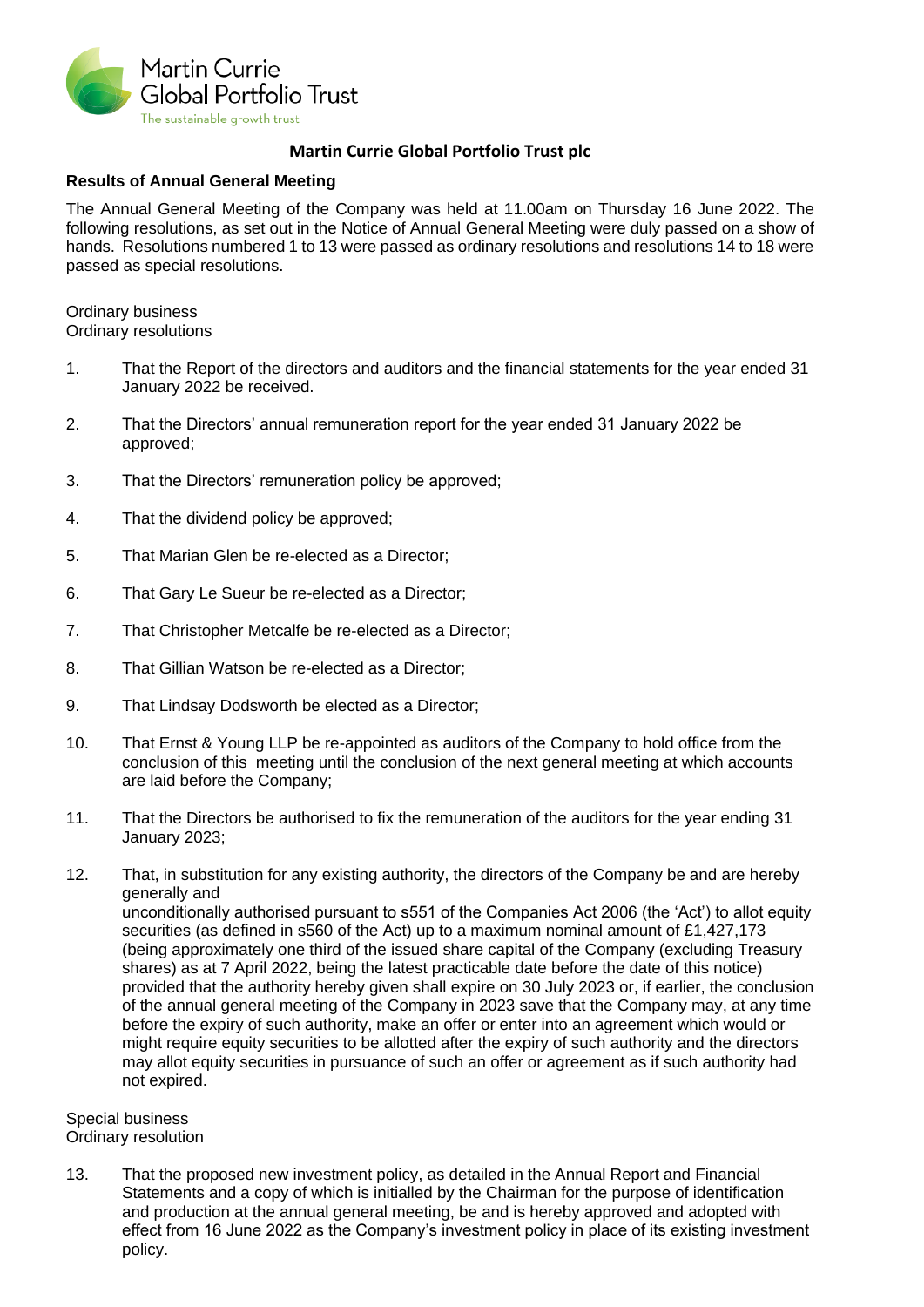## Special resolutions

- 14. That, pursuant to Article 12 of the Articles of Association of the Company and in accordance with s701 of the Companies Act 2006 (the 'Act') and in substitution for any existing authority, the Company be and is hereby generally and unconditionally authorised to make market purchases (within the meaning of s693(4) of the Act) of Ordinary shares of 5 pence each in the capital of the Company provided that:
	- (a) the maximum aggregate number of Ordinary shares hereby authorised to be purchased is 12,836,001 (or, if less, 14.99% of the number of Ordinary shares in issue (excluding Treasury shares) immediately prior to the passing of this resolution);
	- (b) the minimum price which may be paid for an Ordinary share is 5 pence (exclusive of expenses);
	- (c) the maximum price (exclusive of expenses) which may be paid for an Ordinary share shall be not more than the higher of (i) 5% above the average of the mid-market quotations for an Ordinary share of the Company as derived from the Daily Official List of the London Stock Exchange for the five business days immediately preceding the date of purchase; and (ii) the higher of the last independent trade and the highest current independent bid on the London Stock Exchange;
	- (d) the authority hereby conferred shall expire 15 months after the date of passing of this resolution or, if earlier, at the conclusion of the AGM of the Company in 2023, unless such authority is renewed, issued or revoked prior to such time; and
	- (e) the Company may conclude a contract to purchase Ordinary shares under the authority hereby conferred prior to the expiry of such authority which will or may be executed wholly or partly after the expiry of such authority and may make a purchase of Ordinary shares in pursuance of any such contract as if the authority hereby confirmed had not expired.
- 15. That the Directors be and they are hereby empowered in accordance with s570 and s573 of the Companies Act 2006 (the 'Act') to allot equity securities (as defined in s560 of the Act), where they are generally authorised pursuant to the authority to allot equity securities conferred upon them by resolution 11 and/or to sell Ordinary shares held by the Company as Treasury shares, for cash, as if s561 of the Act did not apply provided that the power conferred by this resolution shall be limited to the allotment of equity securities having a nominal amount not exceeding in aggregate £428,152 (being an amount equal to 10% of issued equity share capital (excluding Treasury shares) as at 7 April 2022 being the latest practicable date before the date of this notice). Unless previously varied, revoked or renewed, the authority hereby conferred shall expire on 30 July 2023 or, if earlier at the conclusion of the annual general meeting of the Company in 2023, save that the Company may, before the expiry of any power contained in this resolution, make an offer or agreement which would or might require equity securities to be allotted after such expiry and the directors may allot equity securities in pursuance of such an offer or agreement as if the power conferred hereby had not expired.
- 16. That, in addition to any authority granted under resolution 15, the Directors be and they are hereby empowered in accordance with s570 and s573 of the Companies Act 2006 (the 'Act') to allot equity securities (as defined in s560 of the Act), where they are generally authorised pursuant to the authority to allot equity securities conferred upon them by resolution 11 and/or to sell Ordinary shares held by the Company as Treasury shares, for cash, as if s561 of the Act did not apply provided that the power conferred by this resolution shall be limited to the further allotment of equity securities having a nominal amount not exceeding in aggregate £428,152 (being an amount equal to 10% of issued equity share capital (excluding Treasury shares) as at 7 April 2022 being the latest practicable date before the date of this notice). Unless previously varied, revoked or renewed, the authority hereby conferred shall expire on 30 July 2023 or, if earlier, at the conclusion of the annual general meeting of the Company in 2023, save that the Company may, before the expiry of any power contained in this resolution, make an offer or agreement which would or might require equity securities to be allotted after such expiry and the directors may allot equity securities in pursuance of such an offer or agreement as if the power conferred hereby had not expired.
- 17. That a general meeting, other than an annual general meeting, may be called on not less than 14 clear days' notice. Unless previously varied, revoked or renewed, the authority hereby conferred shall expire on 30 July 2023 or, if earlier, at the conclusion of the annual general meeting of the Company in 2023.